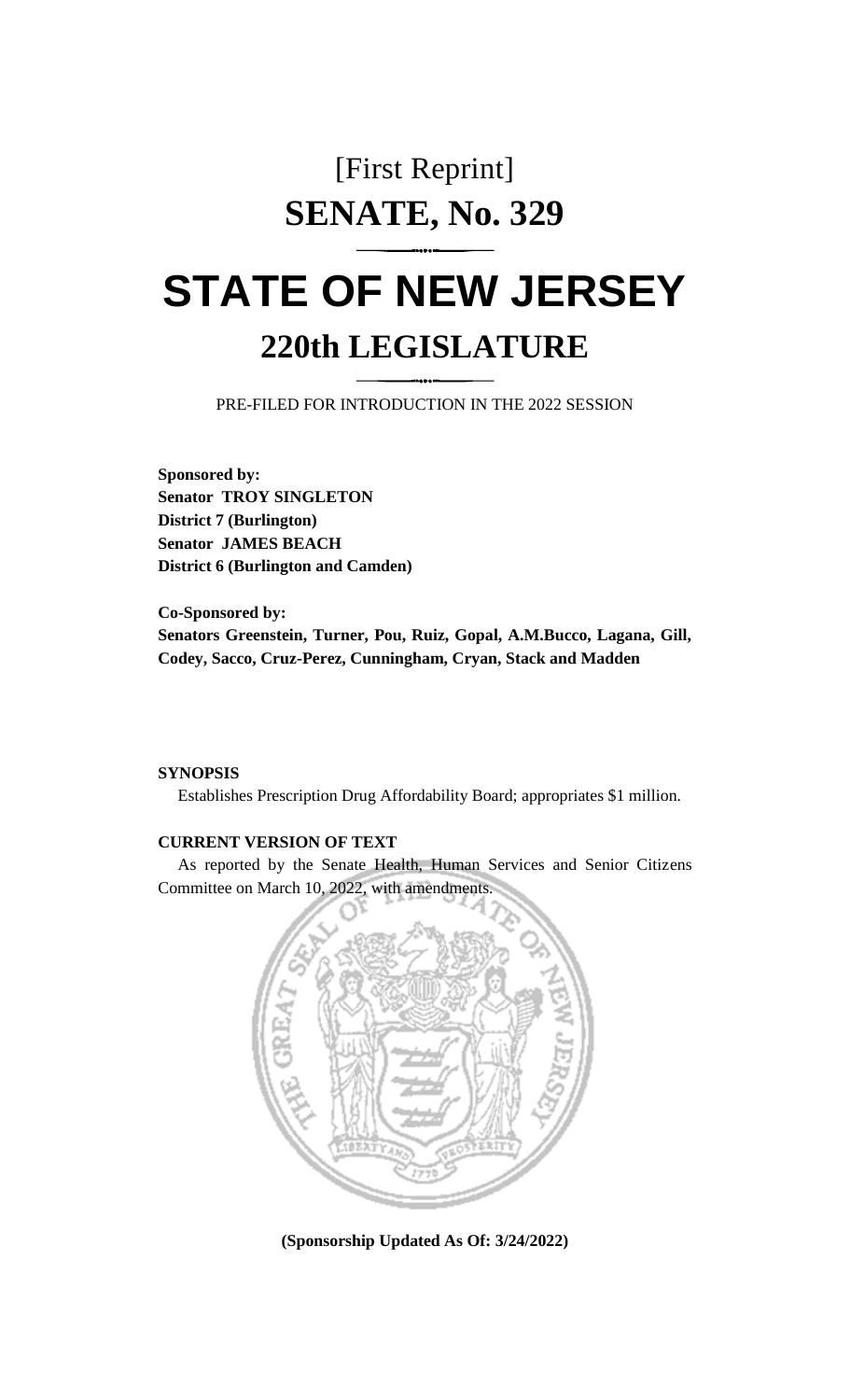$\mathcal{D}_{\mathcal{L}}$ 

**EXPLANATION – Matter enclosed in bold-faced brackets [thus] in the above bill is AN ACT** concerning pharmaceuticals, supplementing Title 24 of the Revised Statutes, and making an appropriation. **BE IT ENACTED** *by the Senate and General Assembly of the State of New Jersey:* 7 1. As used in this act: "Biological product" means the same as that term is defined in section 1 of P.L.2015, c.130 (C.24:6K-1). "Board" means the Prescription Drug Affordability Board established pursuant to section 2 of this act. "Brand name drug" means a drug that is produced or distributed in accordance with an original new drug application approved under 21 U.S.C. s.355(c). "Brand name drug" shall not include an authorized generic drug as defined in 42 C.F.R. s.447.502. "Carrier" means the same as that term is defined in section 2 of P.L.1997, c.192 (C.26:2S-2). "Council" means the Prescription Drug Affordability Stakeholder Council established pursuant to section 3 of this act. "Generic drug" means: a retail drug that is marketed or distributed in accordance with an abbreviated new drug application that is approved under 21 U.S.C. s.355(j); an authorized generic as defined in 42 C.F.R. s.447.502; or a drug that entered the market before 1962 that was not originally marketed under a new drug application. "Health benefits plan" means the same as that term is defined in section 2 of P.L.1997, c.192 (C.26:2S-2). "Interchangeable" means the same as that term is defined in section 1 of P.L.2015, c.130 (C.24:6K-1). "Logistics provider" means an entity that receives a prescription drug product from the original or contract manufacturer, warehouses and delivers the prescription drug product at the direction of the manufacturer, and does not purchase, sell, trade, or take title to the prescription drug product. "Manufacturer" means an entity that: engages in the manufacture of a prescription drug product or enters into a lease with another manufacturer to market and distribute a prescription drug product under the entity's own name; and sets or changes the wholesale acquisition cost of the prescription drug product that it manufactures or markets. "Prescription drug product" means a brand name drug, a generic drug, a biological product, or an interchangeable product. "Wholesale distributor" means a business registering under P.L.1961, c.52 (C.24:6B-1 et seq.) that is engaged in the wholesale distribution of a prescription drug product. "Wholesale distributor"

**not enacted and is intended to be omitted in the law.**

**Matter underlined thus is new matter.**

**Matter enclosed in superscript numerals has been adopted as follows: Senate SHH committee amendments adopted March 10, 2022.**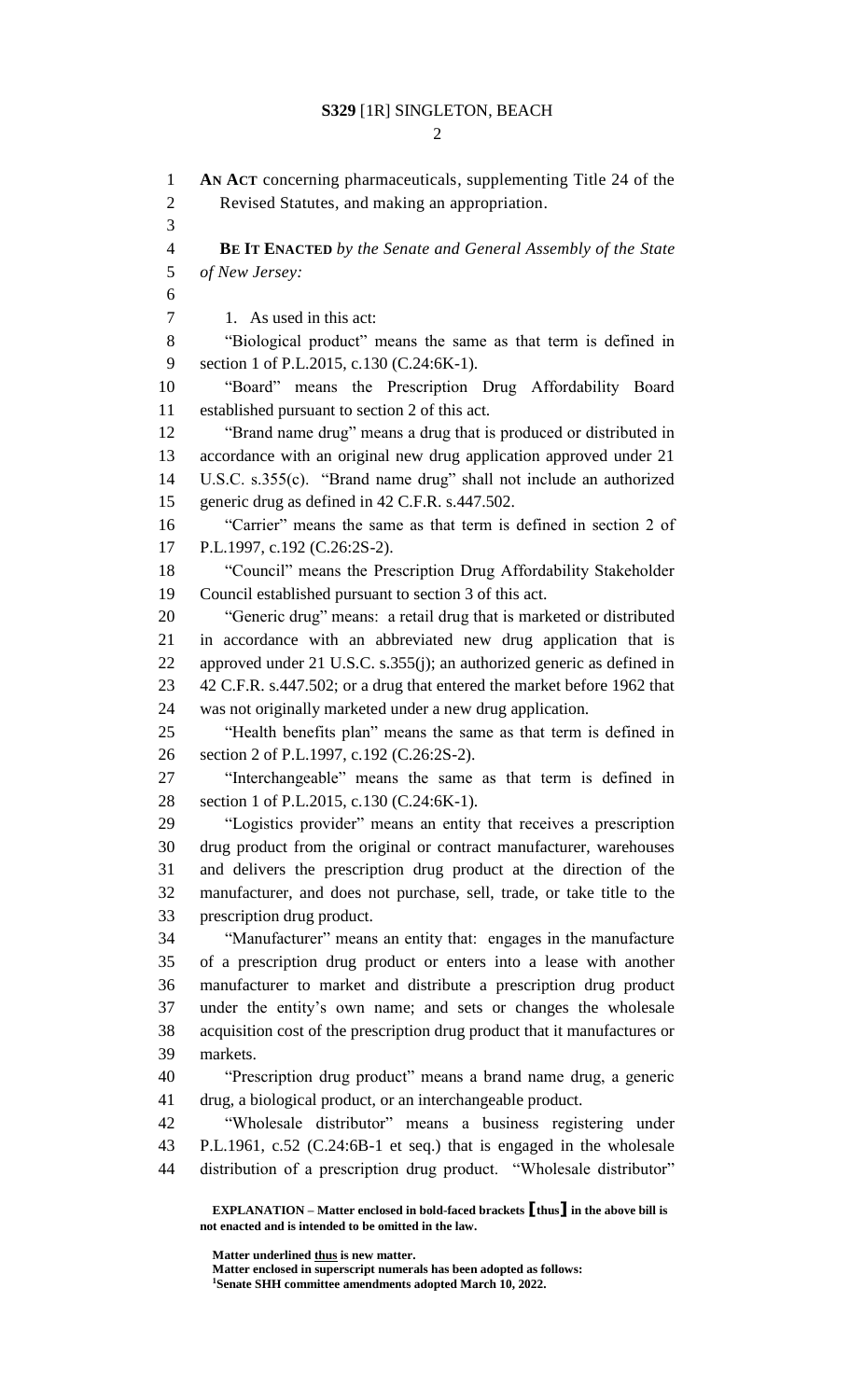shall not include a common carrier, or an employee thereof, whose possession of a prescription drug product is in the usual course of the common carrier's or employee's business or employment, and shall not include a logistics provider or an employee thereof.

 2. a. The Prescription Drug Affordability Board is established in, but not of, the Department of Law and Public Safety. Notwithstanding the foregoing, the board shall be independent of any supervision or control by the department or by any agency, board, office, or individual within the department.

 b. It shall be the duty of the board to protect New Jersey residents, State and local governments, health benefits plans, health care providers, licensed pharmacies, and other stakeholders within the State health care system from the high costs of prescription drug products.

 c. (1) The board shall comprise five public members and three alternate public members, who shall participate in board deliberations in any case in which a public member is recused.

 (a) The five public members of the board shall be appointed as follows: one member by the Governor; one member by the President of the Senate; one member by the Speaker of the General Assembly; one member by the Attorney General; and one member jointly by the President of the Senate and the Speaker of the General Assembly, which member shall serve as chair of the board.

 (b) The three alternate public members of the board shall be appointed as follows: one member by the Governor; one member by the President of the Senate; and one member by the Speaker of the General Assembly.

 (2) Each public member and alternate public member of the board shall have expertise in health care economics or clinical medicine.

32 (3) No public member <sup>1</sup> or alternate public member<sup>1</sup> of the board may be an employee of, a board member of, or a consultant to, a manufacturer, pharmacy benefits manager, pharmacy services 35 administrative organization, pharmacy, <sup>1</sup>pharmacist,<sup>1</sup> health <sup>1</sup>pharmacist,<sup>1</sup> health benefits plan carrier, or wholesale distributor or related trade association. **<sup>1</sup> [**No alternate public member of the board may be an employee of, a board member of, or a consultant to, a health benefits plan carrier or a wholesale distributor or related trade association.**] 1** 

 (4) An individual appointed to the board as a public member or an alternate public member shall disclose, at the time of appointment, any conflict of interest, including whether the individual has an association, including a financial or personal association, that has the potential to bias or has the appearance of biasing the individual's decision in matters related to the board or the conduct of the board's activities.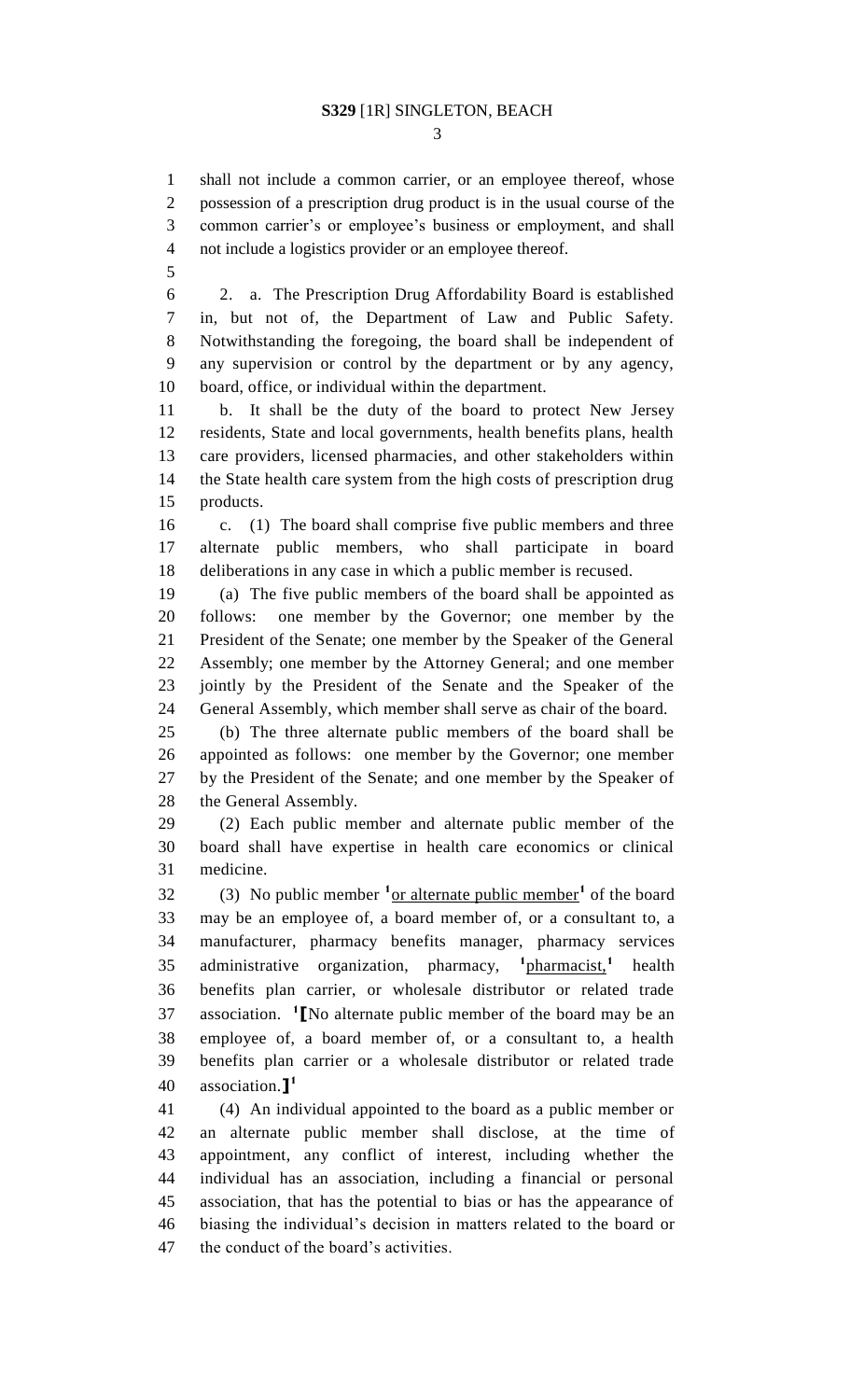(5) To the extent practicable and consistent with State and federal law, the membership of the board shall reflect the racial, ethnic, and gender diversity of the State.

 d. Public members and alternate public members of the board shall serve for a term of five years, except that, of the public members first appointed, one shall serve a term of three years, two shall serve a term of four years, and two shall serve a term of five years. Public members and alternate public members shall be eligible for reappointment to the board. Vacancies in the membership shall be filled in the same manner as provided for the original appointment, and members shall serve until a successor has been appointed.

 e. The chair of the board shall hire an executive director, general counsel, and staff. Every five years, the chair shall develop a five-year budget and staffing plan and submit it to the board for approval. The executive director, general counsel, and staff of the board shall receive a salary as provided in the budget of the board. Public and alternate public members of the board shall be entitled to such compensation as may be approved under the State budget, and shall be entitled to reimbursement for expenses reasonably incurred in the performance of their official duties.

 f. The board shall meet in open session at least once every six weeks, provided that the chair shall have the authority to postpone 24 or cancel any required meeting. <sup>1</sup>Subject to the requirements of paragraph (2) of this subsection, all meetings of the board shall be 26 subject to the requirements of the "Senator Byron M. Baer Open 27 Public Meetings Act," P.L.1975, c.231 (C.10:4-6 et seq.).<sup>1</sup> Three members shall constitute a quorum for the purposes of conducting official board business.

 (1) The following board actions shall be undertaken in open session:

(a) the study required under section 5 of this act;

 (b) deliberations as to whether to subject a prescription drug product to a cost review pursuant to section 7 of this act;

 (c) any vote on whether to establish an upper payment limit on purchases and payor reimbursements of prescription drug products in the State or to authorize and develop requirements for the importation of prescription drug products from other countries; and

(d) any enforcement, regulatory, or other decision by the board.

 (2) The board may meet in closed session to discuss trade secrets or confidential and proprietary data and information, as described in section 8 of this act.

 (3) The board shall provide public notice of each board meeting at least two weeks in advance of the meeting. Materials for each board meeting shall be made available to the public at least seven calendar days in advance of the meeting.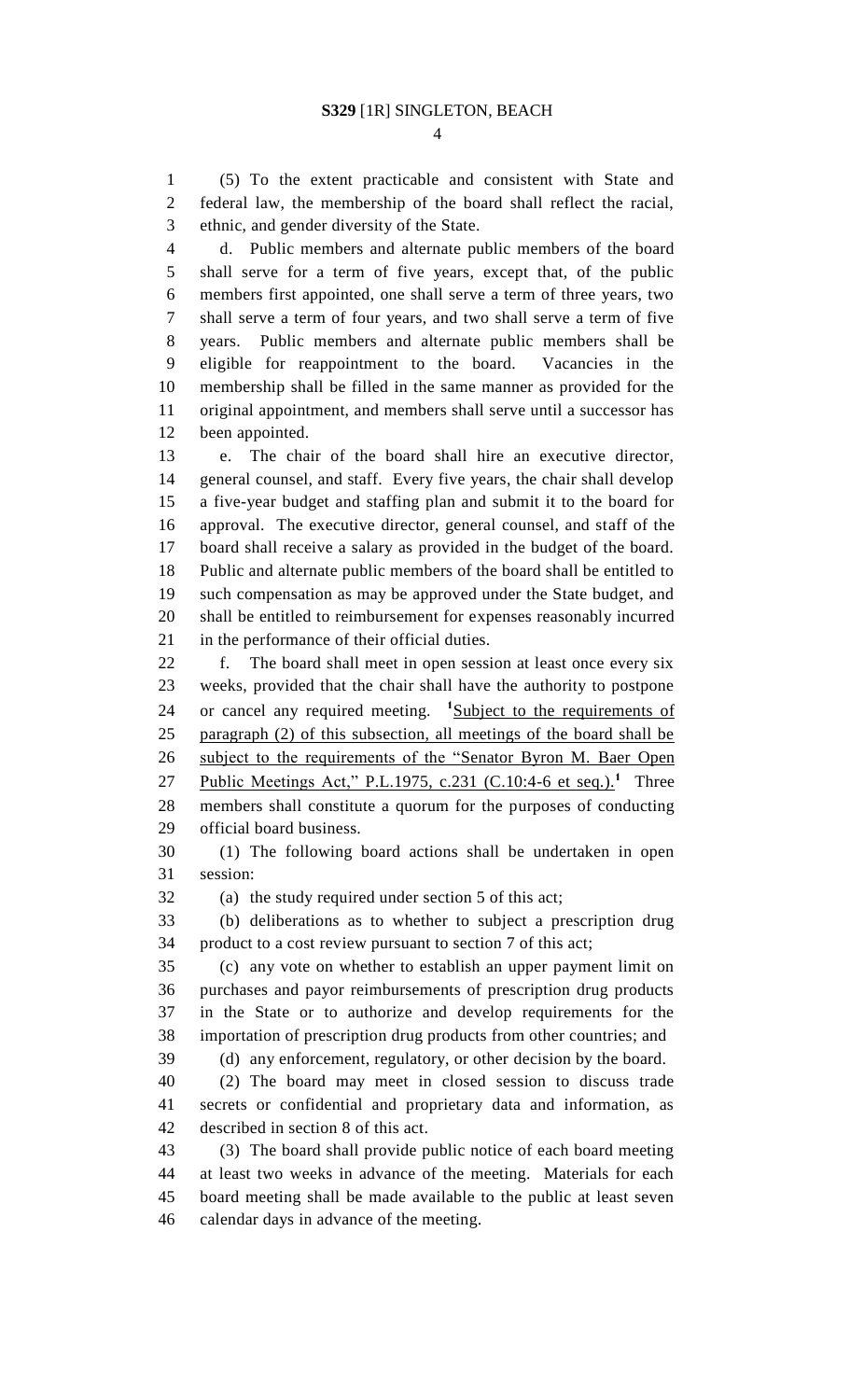(4) The board shall provide an opportunity for public comment at each open meeting of the board. (5) The board shall provide the public with the opportunity to provide written comments on pending decisions of the board. (6) The board may allow expert testimony at board meetings, including when the board meets in closed session. (7) To the extent practicable, the board shall access pricing information for prescription drug products by: (a) entering into a memorandum of understanding with another state to which manufacturers already report pricing information; and (b) accessing other available pricing information. (8) (a) Public members of the board shall recuse themselves from decisions related to a prescription drug product if the member, or an immediate family member of the member, has received or could receive any of the following: (i) a direct financial benefit of any amount deriving from the result or finding of a study or determination by or for the board; or (ii) a financial benefit from any person that owns, manufactures, or provides prescription drug products, services, or items to be studied by the board that, in the aggregate, exceeds \$500 per year. (b) For the purposes of subparagraph (a) of this paragraph, a financial benefit includes honoraria, fees, stock, the value of the member's or immediate family member's stock holdings, and any direct financial benefit deriving from the finding of a review conducted under this act. (c) An alternate public member shall serve in the place of a recused public member, provided the alternate public member or an immediate family member of the alternate public member has not received, and could not receive, any financial benefit for which recusal is required pursuant to subparagraph (a) of this paragraph. g. In addition to the other powers set forth in this act, the board may: (1) conduct hearings concerning possible violations of this act and determine appropriate penalties or other remedies to be assessed against individuals in violation of the requirements of this act; (2) refer non-compliance matters to the Attorney General, who may pursue appropriate legal remedies; and (3) enter into a contract with a qualified, independent third party for any service necessary to carry out the powers and duties of the board. Unless permission is granted by the board, a third party hired by the board pursuant to this paragraph shall not release, publish, or otherwise use any information to which the third party has access under its contract. h. Public members, alternate public members, staff, and third party contractors of the board shall not accept any gift or donation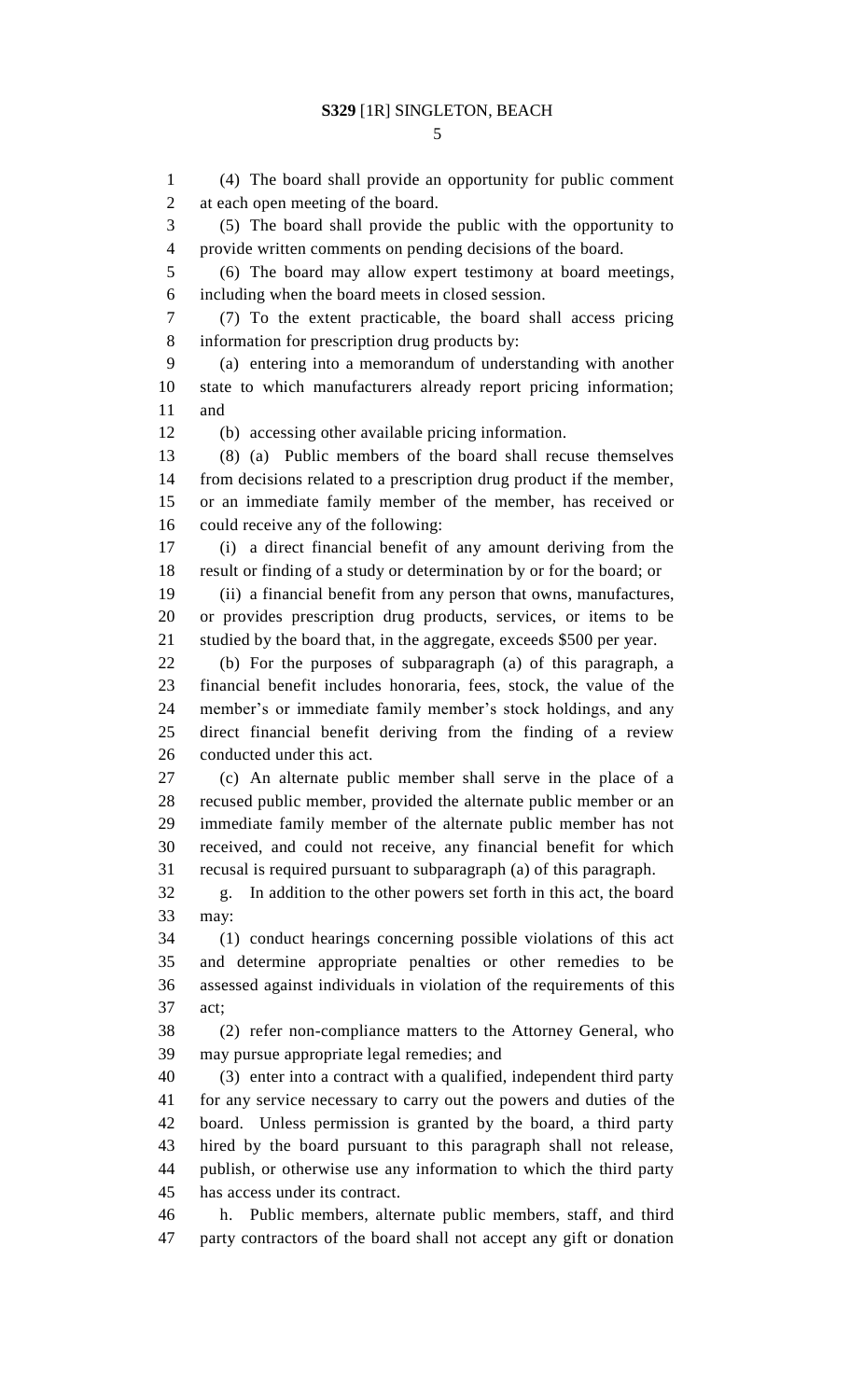of services or property that indicates a potential conflict of interest or has the appearance of biasing the work of the board. i. A member of the board shall not be liable in an action for damages to any person for any action taken or recommendation 5 made by the member within the scope of the member's functions as a member, if the action or recommendation was taken or made without malice. The members of the board shall be indemnified and their defense of any action provided for in the same manner and to the same extent as employees of the State under the "New Jersey 10 Tort Claims Act," P.L.1972, c.45 (C.59:1-1 et seq.) on account of acts or omissions in the scope of their service. **1** 3. a. The Prescription Drug Affordability Stakeholder Council is established in **<sup>1</sup> [**, but not of,**] 1** the Prescription Drug Affordability Board. b. It shall be the duty of the council to provide stakeholder input to assist the board in making decisions as required under this act. c. The council shall comprise 27 members, to be appointed as follows: (1) The Speaker of the General Assembly shall appoint nine members, including: (a) one representative of generic drug corporations; (b) one representative of nonprofit health benefits plan carriers; (c) one representative of a Statewide health care advocacy coalition; (d) one representative of a Statewide advocacy organization for seniors; (e) one representative of a Statewide organization for diverse communities; (f) one representative of a labor union; (g) one health services researcher specializing in prescription drugs; **<sup>1</sup> [**and**] 1** (h) **<sup>1</sup> [**two public members**]** one representative of a Medicaid managed care organization; and (i) one 31 public member<sup>1</sup>; (2) The President of the Senate shall appoint nine members, including: (a) one representative of brand name drug corporations; (b) one representative of physicians; (c) one representative of nurses; (d) one representative of hospitals; (e) one representative of dentists; (f) one representative of health benefits plan carriers; (g) one representative of the Office of Budget and Management in the Department of the Treasury; (h) one clinical researcher; and (i) one public member; and (3) The Governor shall appoint nine members, including: (a) one representative of brand name drug corporations; (b) one representative of generic drug corporations; (c) one representative of biotechnology companies; (d) one representative of for profit health benefits plan carriers; (e) one representative of employers; (f) one representative of pharmacy benefits managers; (g) one representative of pharmacists; (h) one pharmacologist; and (i) one **[**public member**]** representative of wholesale distributors**<sup>1</sup>** .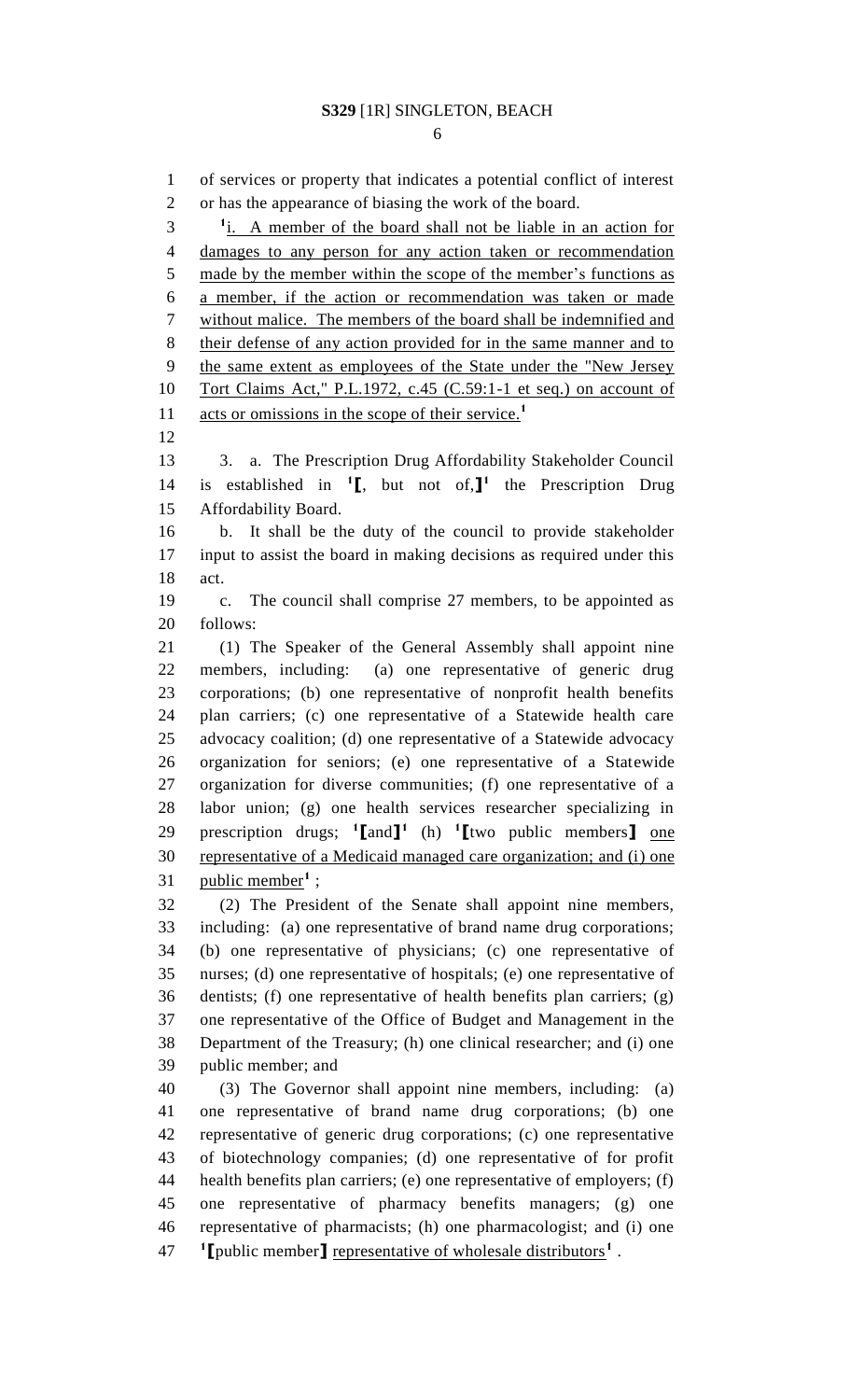d. (1) The membership of the council shall collectively have knowledge of: (a) the pharmaceutical business model; (b) supply chain business models; (c) the practice of medicine and clinical training; (d) consumer and patient perspectives; (e) health care cost trends and drivers; (f) clinical and health services research; and (g) the State's health care marketplace. (2) To the extent practicable and consistent with State and federal law, the membership of the council shall reflect the racial, ethnic, and gender diversity of the State. (3) The chair of the Prescription Drug Affordability Board shall select, from among the membership of the council, two members who shall serve as co-chairs of the council. e. Each member of the council shall serve a term of three years, except that, of the members first appointed, nine shall serve for a term of one year, nine shall serve for a term of two years, and nine shall serve for a term of three years. Members shall be eligible for reappointment to the council. Vacancies in the membership shall be filled in the same manner as provided for the original appointment, and members shall serve until a successor has been appointed. f. Members of the council shall serve without compensation, but may be reimbursed for expenses reasonably incurred in the performance of their official duties. 4. a. Conflicts of interest involving the Prescription Drug Affordability Board shall be disclosed to the public on the board's Internet website as follows: (1) conflicts of interest involving staff of the Prescription Drug Affordability Board shall be disclosed at the time the staff member is hired or at such time as an existing staff member identifies or acquires a new conflict of interest; (2) conflicts of interest involving the public members and alternate public members of the board shall be disclosed by the appointing authority at the time of appointment or at such time as an existing member identifies or acquires a new conflict of interest; and (3) conflicts of interest requiring recusal of a public member of the board from a final decision resulting from a review of a prescription drug product shall be disclosed in advance of the first public meeting after the conflict is identified, or within five days after the conflict is identified, whichever occurs first. b. Disclosure of a conflict of interest pursuant to this section shall include the type, nature, and magnitude of the interests of the individual involved.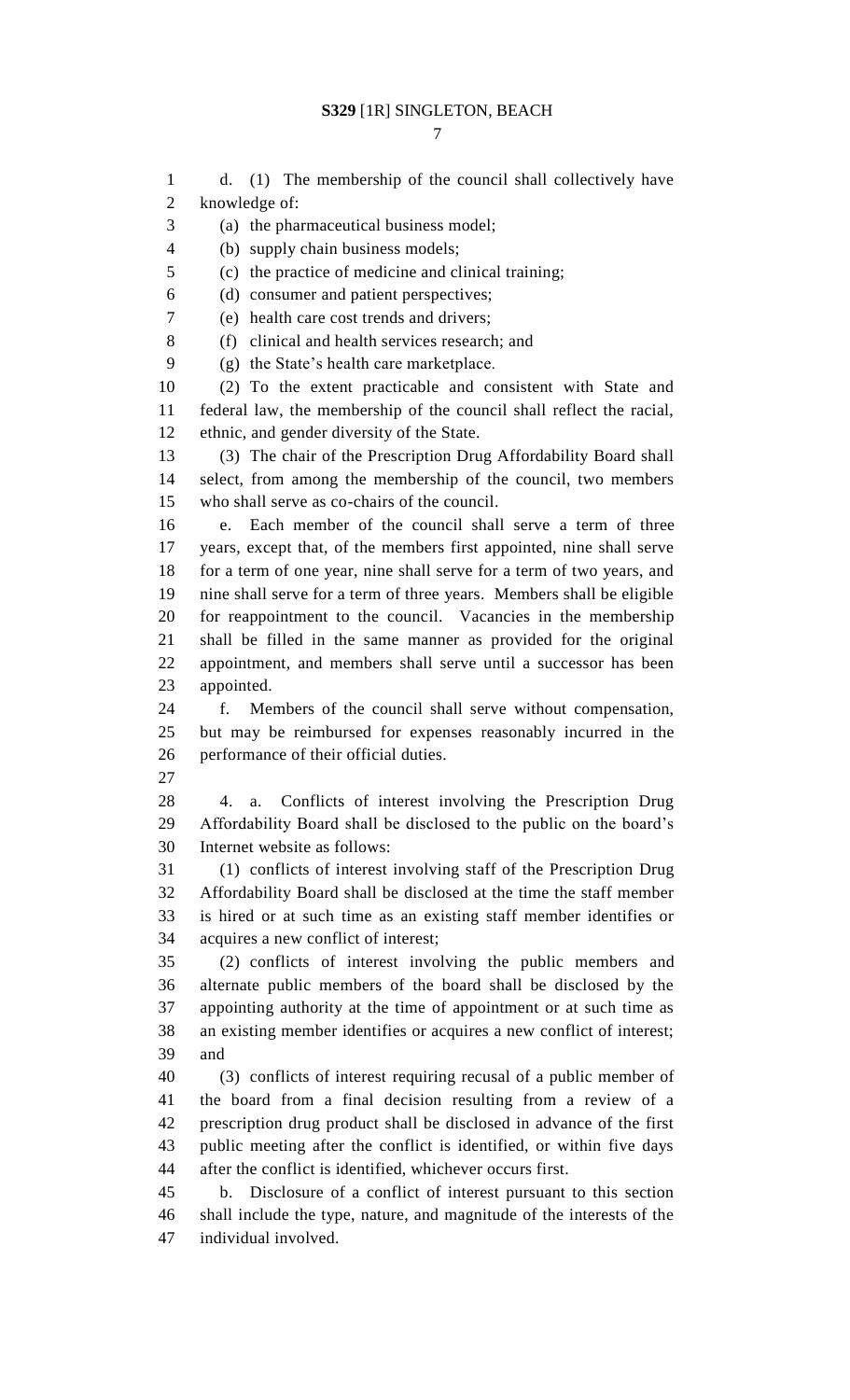5. a. The Prescription Drug Affordability Board shall conduct a study of the entire pharmaceutical distribution and payment system in the State and any policy options that are being used in other states and countries to lower the list price of pharmaceutical drug products, including, but not limited to: establishing upper payment limits; **<sup>1</sup> [**using a reverse auction marketplace**]** revising the number of permitted cost sharing tiers and the limitations on cost sharing amounts; enhancing distribution of specialty drugs; developing, or adopting measures to facilitate the development of, new supply pipelines; adopting measures to facilitate the availability of new interchangeable biological products; adopting measures to promote the administration of pharmaceutical drug 13 products in the most cost-effective settings<sup>1</sup>; using a closed formulary; authorizing importation of prescription drugs from other countries; and implementing a bulk purchasing process. The study required pursuant to this subsection shall be completed no later than 18 months after the effective date of this act. b. No later than six months after the effective date of this act, the board shall conduct a study of the operation of the generic 20 <sup>**1**</sup>[drug market], brand name, and specialty drug markets<sup>1</sup> in the United States, which study shall include a review of practitioner- administered drugs and consideration of: 23 (1) the prices of generic <sup>1</sup>, brand name, and specialty<sup>1</sup> drugs on a year-to-year basis; (2) the degree to which generic **<sup>1</sup>** , brand name, and specialty**<sup>1</sup>** drug prices affect yearly insurance premium changes; 27 (3) annual changes in insurance cost-sharing for generic <sup>1</sup>, brand 28 name, and specialty<sup>1</sup> drugs; (4) the potential for, and history of, drug shortages; (5) the degree to which generic **<sup>1</sup>** , brand name, and specialty**<sup>1</sup>** drug prices affect annual State spending under the State Health Benefits Program, the School Employees' Health Benefits Program, the Medicaid and NJ FamilyCare programs, the Senior Gold program, and the Pharmaceutical Assistance to the Aged and Disabled program; and (6) any other issues the board deems relevant. c. No later than six months after the effective date of this act, 38 the board shall conduct a study of pharmacy benefit managers  $\frac{1 \text{ and}}{2}$ 39 pharmacy services administrative organizations<sup>1</sup>, with a focus on 40 practices used by pharmacy benefit managers <sup>1</sup> and pharmacy 41 services administrative organizations<sup>1</sup> that may impact the cost of pharmaceutical drug products in New Jersey, as well as methods to regulate or otherwise restrict practices demonstrated to impact pharmaceutical drug product costs, including: (1) requiring pharmacy benefits managers to disclose to the board the sources and formulas used by pharmacy benefit managers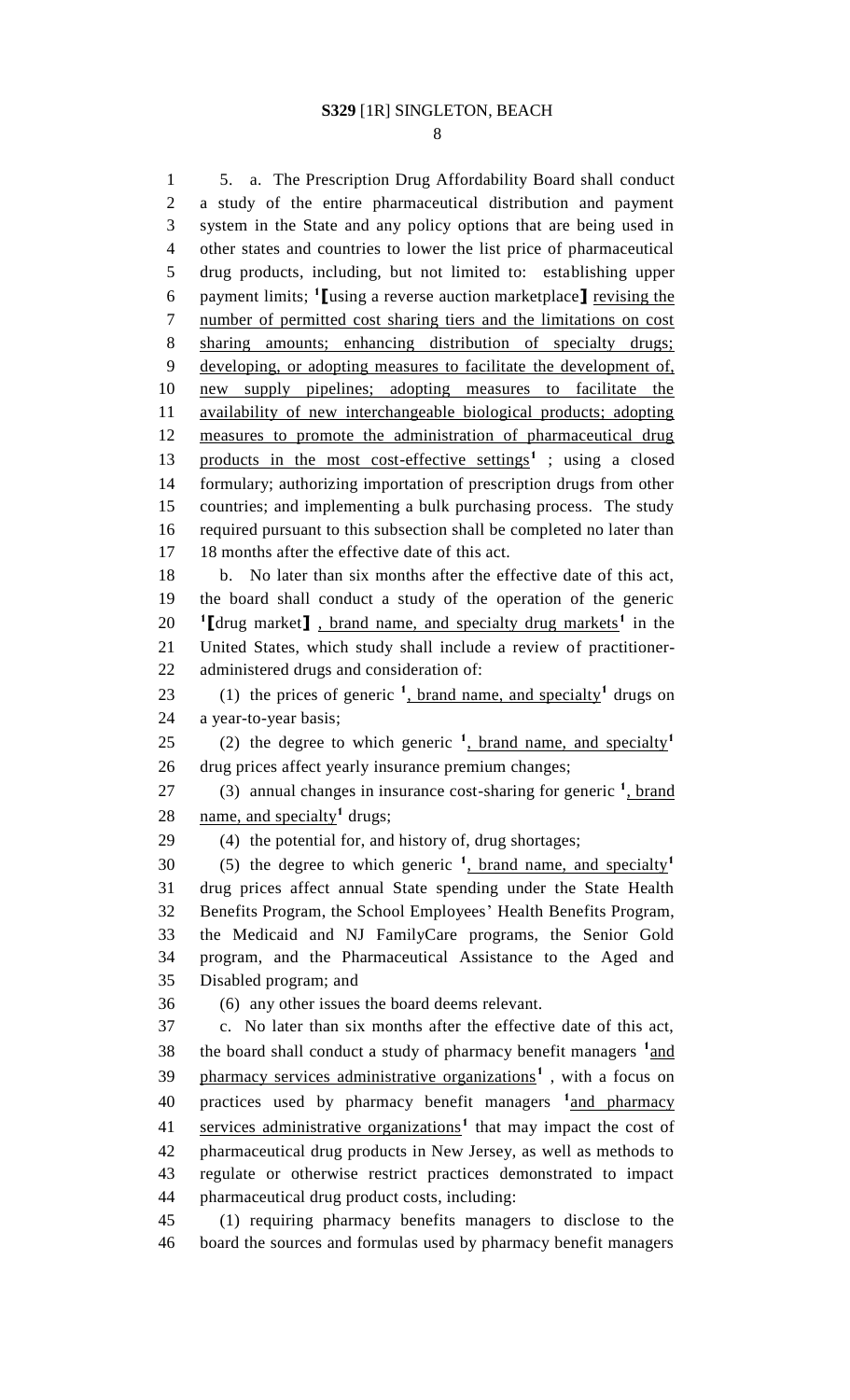to determine multiple source generic drug pricing and brand-name drug pricing, which sources and formulas are set forth in contracts between a pharmacy benefits manager and a pharmacy services administrative organization, or between a pharmacy benefits manager and a contracted pharmacy, pursuant to section 2 of P.L.2015, c.179 (C.17B:27F-2), and reviewing those sources and formulas;

(2) **<sup>1</sup>** requiring pharmacy services administrative organizations to disclose to the board the sources and formulas used by pharmacy services administrative organizations to determine multiple source generic drug pricing and brand-name drug pricing, which sources and formulas are set forth in contracts between a pharmacy services administrative organization and a pharmacy benefits manager, or between a pharmacy services administrative organization and a contracted pharmacy, and reviewing those sources and formulas;

 $(3)^{1}$  $16 \frac{(3)^1}{10}$  reviewing whether health benefits plans and pharmacy benefit managers **<sup>1</sup>** 17 benefit managers <sup>1</sup> and pharmacy services administrative 18 organizations<sup>1</sup> apply all manufacturer and pharmacy discounts, rebates, concessions, and fees at the point of sale or otherwise use the savings to reduce premiums to reduce the cost of pharmaceutical 21 drug products for covered persons <sup>1</sup>, consistent with applicable 22 State and federal laws<sup>1</sup>;

23  $\textbf{I}$   $(3)$  prohibiting pharmacy benefit managers from establishing high prices for payers and low reimbursement rates for pharmacies; and**] 1** 

26 (4) <sup>1</sup> taking appropriate measures to eliminate, restrict, or revise practices that are designed to increase or sustain disproportionate profit margins within discrete points in the pharmaceutical supply chain without promoting improvements in the quality of care provided to, or reducing the costs of pharmaceutical drug products for, covered individuals; and

 $(5)^1$  reviewing the effects of manufacturer couponing on premium costs as well as copay accumulator adjustments and copayment maximizers for such coupons, and ensuring that the value of manufacturer payments are counted against the patient's deductible and limits on out-of-pocket payments.

 6. a. No later than 18 months after the effective date of this act, the Prescription Drug Affordability Board shall:

 (1) collect and review publicly-available information regarding prescription drug product manufacturers, health benefits plan 42 carriers, wholesale distributors, <sup>1</sup>[and]<sup>1</sup> pharmacy benefits **[**and**] 1** 43 managers <sup>1</sup>, and pharmacy services administrative organizations<sup>1</sup>; and

 (2) identify states that require reporting on the cost of prescription drug products and initiate the process of entering into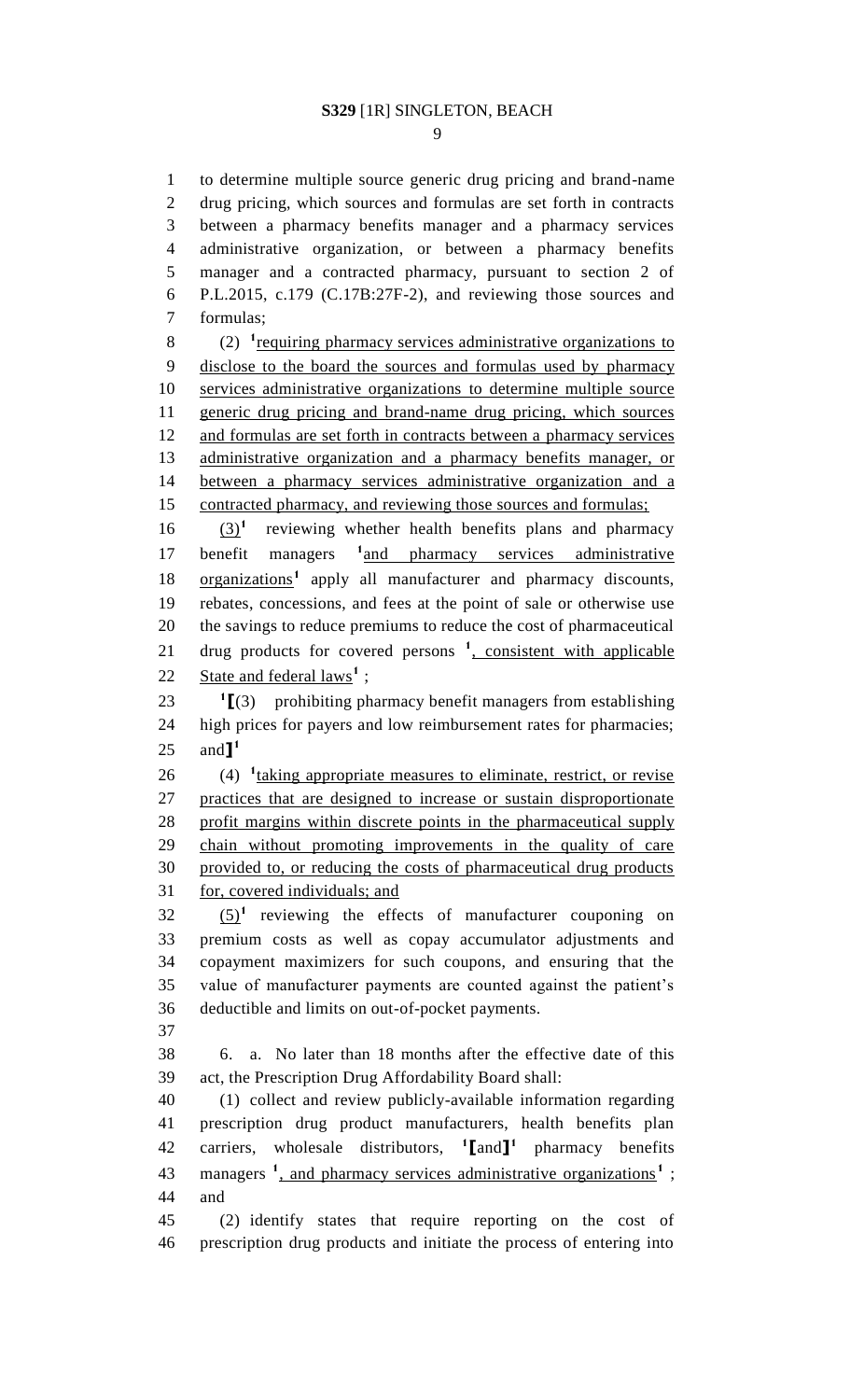memoranda of understanding with those states to aid in the collection of transparency data for prescription drug products. b. Based on the information and data collected pursuant to subsection a. of this section, the board shall, in consultation with the Prescription Drug Affordability Stakeholder Council: (1) establish methods for collecting additional data necessary to carry out its duties under this act; and (2) identify circumstances under which the cost of a prescription drug product may create or has created affordability challenges for the State health care system and for New Jersey patients. c. The board shall use the information and data collected pursuant to subsection a. of this section to identify prescription drug products that are: (1) brand name drugs or biological products that, as adjusted annually for inflation in accordance with the Consumer Price Index, have: (a) a launch wholesale acquisition cost of \$30,000 or more per year or course of treatment; or (b) a wholesale acquisition cost increase of \$3,000 or more in any 12-month period, or over any course of treatment that is less 21 than 12 months in duration; (2) interchangeable biological products that have a launch wholesale acquisition cost that is not at least 15 percent lower than the referenced brand name biological product at the time the interchangeable product is launched; (3) generic drugs that, as adjusted annually for inflation in accordance with the Consumer Price Index, have a wholesale acquisition cost: (a) of \$100 or more for: (i) a 30-day supply lasting a patient for a period of 30 consecutive days, based on the recommended dosage approved for labeling by the United States Food and Drug Administration; (ii) a supply lasting a patient for fewer than 30 days, based on the recommended dosage approved for labeling by the United States Food and Drug Administration; or (iii) one unit of the drug, if the labeling approved by the United States Food and Drug Administration does not recommend a finite dosage; and (b) that increased by 200 percent or more during the immediately preceding 12-month period, as determined by the difference between the resulting wholesale acquisition cost and the average of the wholesale acquisition cost reported over the immediately preceding 12 months; and (4) in consultation with the council, other prescription drug products that the board determines may create affordability issues 46 for the State health care system and New Jersey patients.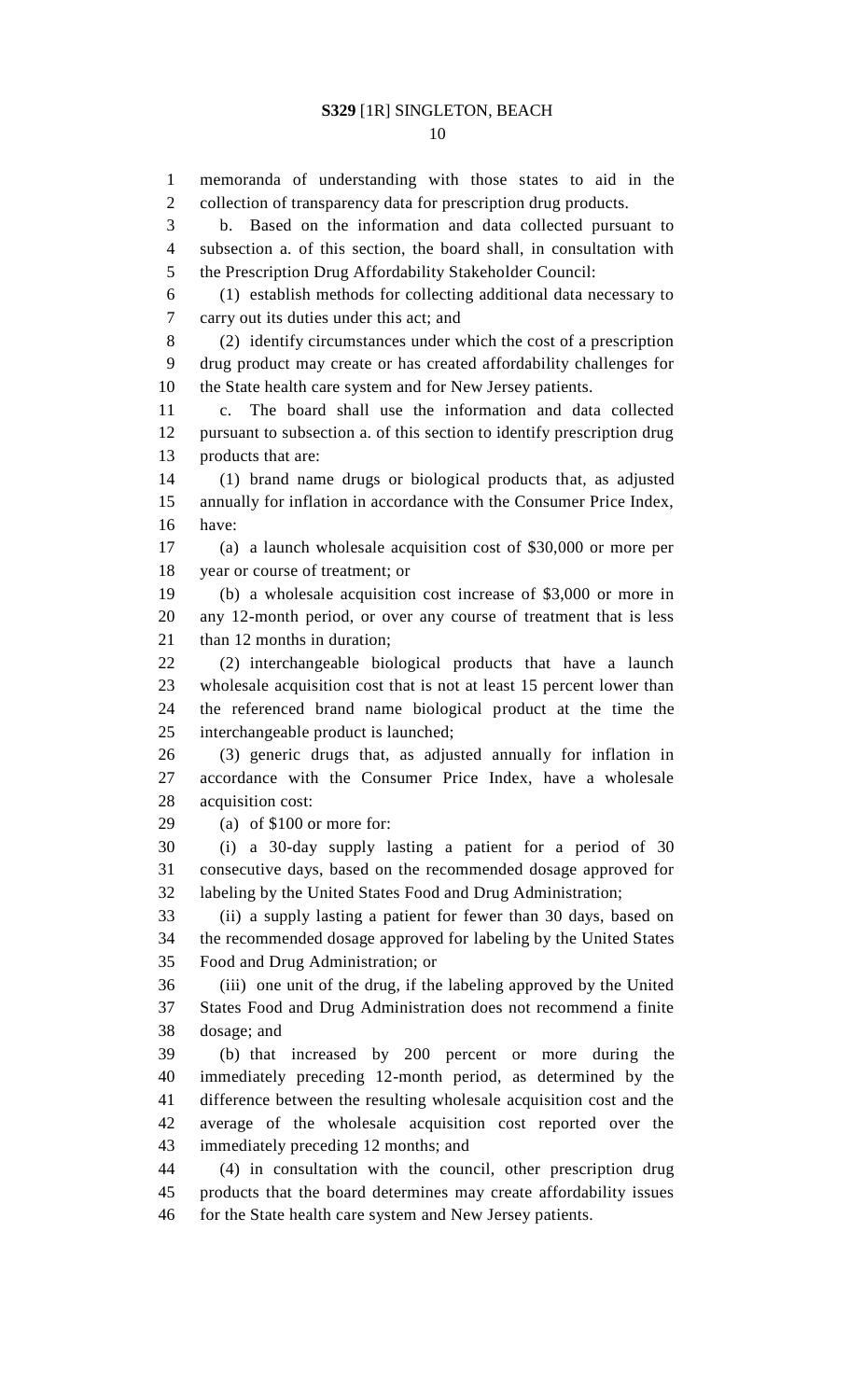7. a. After identifying prescription drug products pursuant to subsection c. of section 6 of this act, the Prescription Drug Affordability Board shall determine whether to conduct a cost review for each identified prescription drug product by seeking input from the Prescription Drug Affordability Stakeholder Council about the product and considering the average cost share of the product.

 b. (1) The information to conduct a cost review may include any document and research related to the manufacturer's selection of the introductory price or price increase of the prescription drug product, including life cycle management, net average price in the State, market competition and context, projected revenue, and the estimated value or cost-effectiveness of the prescription drug product.

 (2) To the extent that there is no publicly-available information to conduct a cost review pursuant to this section, the board shall request the information from the manufacturer of the prescription drug product and, as appropriate, a wholesale distributor, pharmacy benefits manager, **<sup>1</sup>** pharmacy services administrative organization,**<sup>1</sup>** or health benefits plan carrier with relevant information on how the cost of the prescription drug product in the State was established. The failure of a manufacturer, wholesale distributor, pharmacy benefits manager, **<sup>1</sup>** pharmacy services administrative organization,**<sup>1</sup>** or health benefits plan carrier to provide the board with information requested under this paragraph shall not affect the ability of the board to conduct a review pursuant to subsection c. of this section.

 c. (1) If the board conducts a review of the cost of a prescription drug product, the review shall determine whether use of the prescription drug product in a manner that is fully consistent with the labeling approved by the United States Food and Drug Administration or standard medical practice has led or will lead to affordability challenges for the State health care system or high out-of-pocket costs for New Jersey patients.

 (2) To the extent possible, in determining whether a prescription drug product identified pursuant to subsection c. of section 6 of this act has led or will lead to an affordability challenge, the board shall consider the following factors:

 (a) the wholesale acquisition cost and any other relevant prescription drug cost index for the prescription drug product sold in the State;

 (b) the average monetary price concession, discount, or rebate the manufacturer provides or is expected to provide to health benefits plans in the State, as reported by manufacturers and health benefits plans, expressed as a percent of the wholesale acquisition cost for the prescription drug product under review;

 (c) the total amount of the price concession, discount, or rebate 47 the manufacturer provides to each pharmacy benefits manager <sup>1</sup> and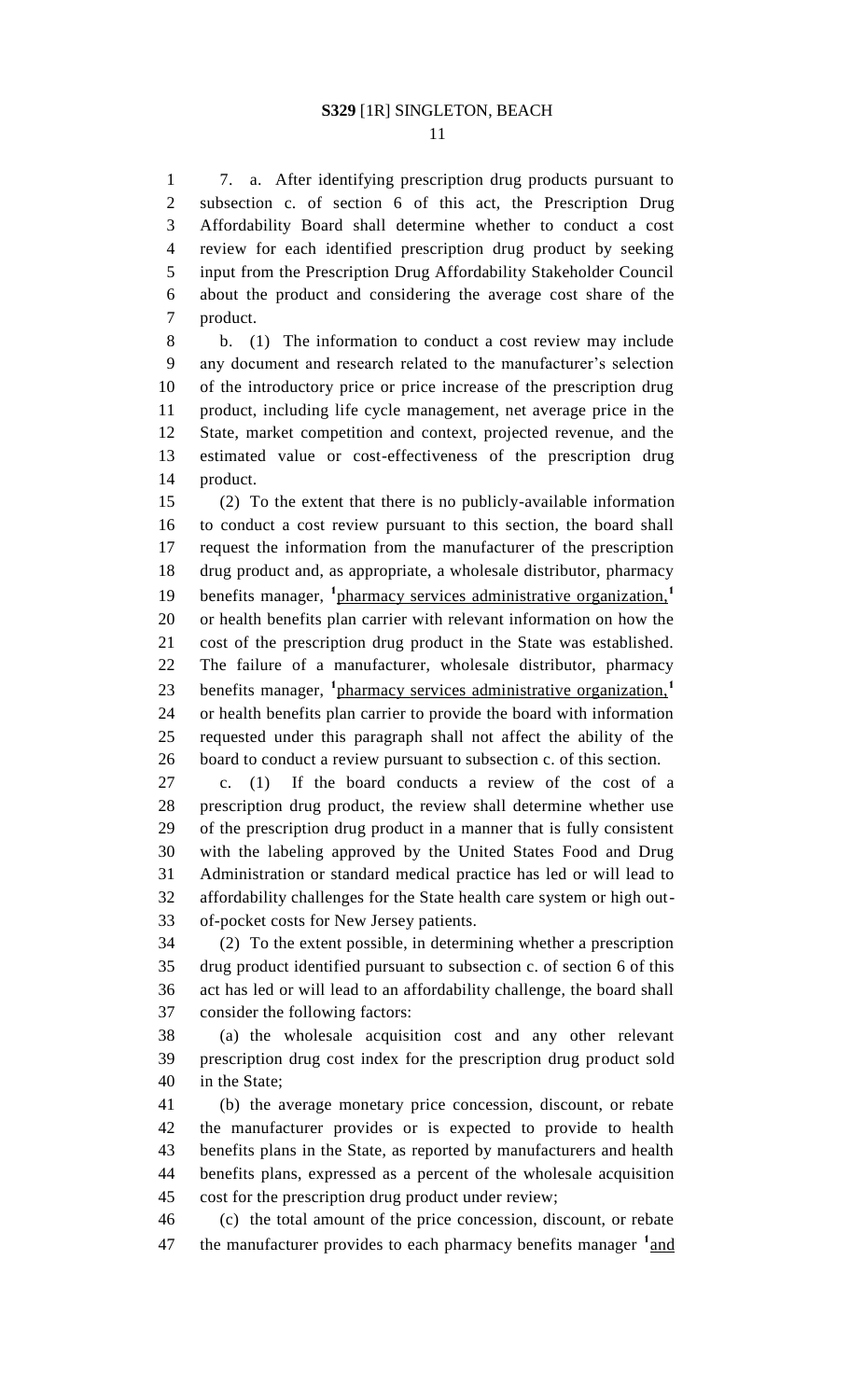1 pharmacy services administrative organization<sup>1</sup> operating in the 2 State for the prescription drug product under review, as reported by 3 manufacturers  $\binom{1}{1}$  and  $\binom{1}{2}$  pharmacy benefits managers  $\binom{1}{2}$  and 4 pharmacy services administrative organizations<sup>1</sup>, expressed as a percent of the wholesale acquisition costs; (d) the price at which therapeutic alternatives have been sold in the State; (e) the average monetary concession, discount, or rebate the manufacturer provides or is expected to provide to health benefits 10 plan payors **1** [and ] , **1** pharmacy benefits managers **1**, and pharmacy 11 services administrative organizations<sup>1</sup> in the State for therapeutic alternatives; (f) the costs to health benefits plans based on patient access consistent with United States Food and Drug Administration label indications; (g) the effects on patient access resulting from the cost of the prescription drug product relative to insurance benefit design; (h) the current or expected dollar value of the drug-specific patient access programs that are supported by the manufacturer; (i) the relative financial effects on health, medical, and social service costs as can be quantified and compared to the baseline effects of existing therapeutic alternatives; (j) the average patient copay or other cost-sharing for the prescription drug product in the State; and (k) any additional factors established by the board by regulation. (3) If the board is unable to determine, using the factors listed in paragraph (2) of this subsection, whether a prescription drug product will produce or has produced challenges to the affordability of the product to the State health care system, the board may consider the following factors: (a) the manufacturer's research and development costs, as indicated on the manufacturer's federal tax filing or information filed with the federal Securities and Exchange Commission for the most recent tax year, in proportion to the manufacturer's sales in the State; (b) the portion of direct-to-consumer marketing costs specific to the prescription drug product under review that are eligible for favorable federal tax treatment in the most recent tax year, multiplied by the ratio of total manufacturer in-State sales to total manufacturer sales in the United States for the product; (c) gross and net manufacturer, pharmacy benefits manager, pharmacy services administrative organization,**<sup>1</sup>** and wholesale distributor revenues for the prescription drug product under review for the most recent tax year; (d) any additional factors proposed by the manufacturer and appropriate health benefits plan carriers, wholesale distributors,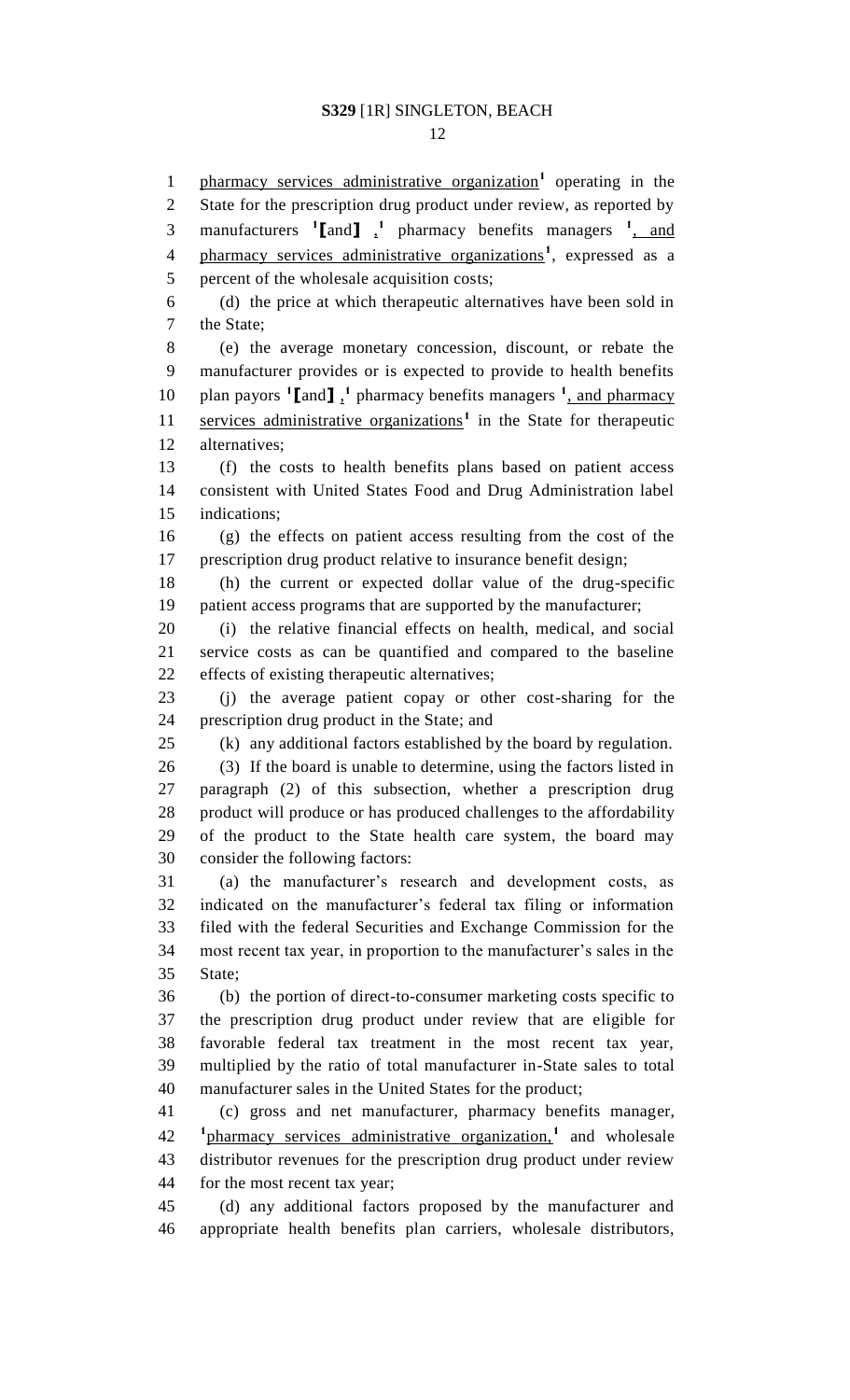**i** [and]  $\frac{1}{2}$  pharmacy benefits managers <sup>1</sup>, and pharmacy services 2 administrative organizations<sup>1</sup> that the board considers relevant; and (e) any additional factors that the board establishes by regulation. d. The board's process and criteria for identifying prescription drugs pursuant to subsection c. of section 6 of this act, and for

 determining whether to conduct a cost review of the prescription drug pursuant to this section, shall be established by the board by rules and regulations adopted pursuant to the "Administrative Procedure Act," P.L.1968, c.410 (C.52:14B-1 et seq.), which rules and regulations shall constitute the comprehensive operating plan governing the board, and may include such other requirements as shall be necessary to implement the provisions of this act.

8. **<sup>1</sup>** 15 8.  $1a^{1}$  All information and data obtained by the Prescription Drug Affordability Board pursuant to this act shall be made publicly available unless the board determines the information or data to be a trade secret or confidential or proprietary information. Information and data determined to be a trade secret or confidential or proprietary information shall not be a government record pursuant to P.L.1963, c.73 (C.47:1A-1 et seq.) or P.L.2001, c.404 (C.47:1A-5 et al.). Only board members and board staff shall have access to information and data the board determines to be a trade secret or confidential or proprietary information pursuant to this section.

26 <sup>1</sup>b. Any person who knowingly divulges, discloses, or uses records or files containing information or data determined to be a trade secret or confidential or proprietary information pursuant to subsection a. of this section shall be guilty of a crime of the fourth degree. Any person who knowingly examines records or files containing information or data determined to be a trade secret or confidential or proprietary information pursuant to subsection a. of this section for any reason other than a reason necessitated by the performance of official duties shall be guilty of a disorderly persons offense.

 c. Whenever records and files are used in connection with the prosecution of a person for knowingly divulging, disclosing, or using records or files containing information or data determined to be a trade secret or confidential or proprietary information pursuant to subsection a. of this section, or for examining records and files containing information or data determined to be a trade secret or confidential or proprietary information pursuant to subsection a. of 43 this section for any reason other than a reason necessitated by the 44 performance of official duties, the defendant shall be given access to those records and files. The court shall review the records and files in camera, and that portion of the court record containing the records and files shall be sealed by the court.**<sup>1</sup>**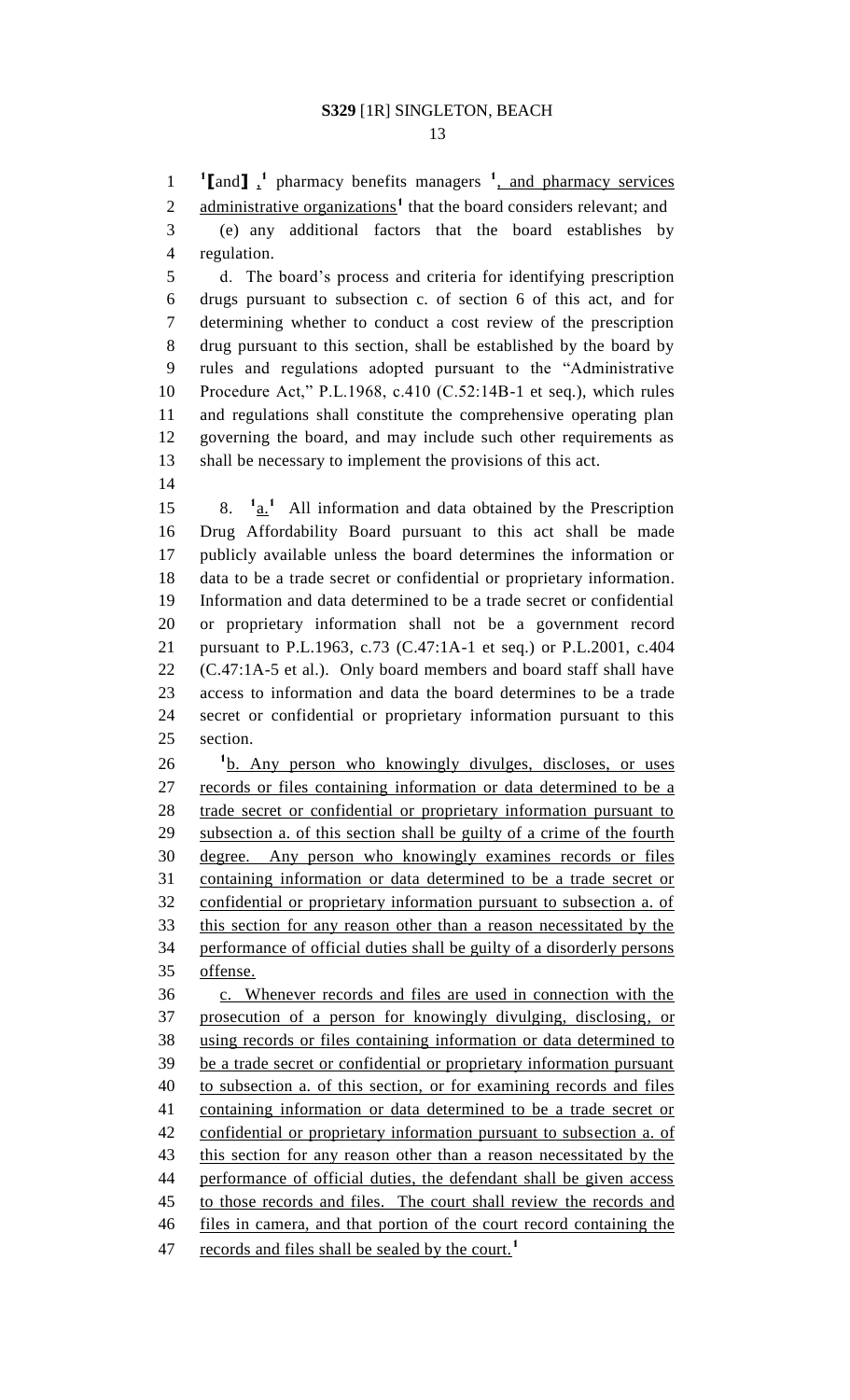9. a. If, pursuant to the study conducted under section 5 of this act, the Prescription Drug Affordability Board determines that it is in the best interests of the State to establish a process for establishing upper payment limits for, or allowing importation from other countries of, prescription drug products that it determines have led or will lead to an affordability challenge, the board, in conjunction with the Prescription Drug Affordability Stakeholder Council, shall draft a plan of action for implementing the recommended action. The board, in its discretion, may recommend both establishing upper payments limits and allowing importation from other countries for a given prescription drug product. (1) If the board determines it is in the best interests of the State to establish upper payment limits, the board's plan of action shall include the criteria the board will use to establish upper payment limits, which criteria shall include consideration of: (a) the cost of administering the prescription drug product; (b) the cost of delivering the prescription drug product to consumers; and (c) other relevant administrative costs related to the prescription drug product. (2) If the board determines it is in the best interests of the State to establish a process for importing prescription drugs from other countries, the board's plan of action shall include the criteria the board will use to establish the process, which criteria shall include consideration of: (a) the administrative costs of establishing a system to import prescription drugs; (b) whether to allow direct importation by New Jersey consumers or to limit importation to pharmacies or to authorized State entities; (c) the costs of developing mechanisms to ensure the safety and security of a prescription drug importation system, including mechanisms to verify the quality, source, and integrity of imported prescription drug products; (d) whether the added costs of implementing a prescription drug product importation system will negate the anticipated savings of allowing prescription drug importation; and (e) other relevant administrative costs. b. The process for establishing upper payment limits shall: (1) prohibit the application of an upper payment limit for a prescription drug that is included in the prescription drug shortage list promulgated by the United States Food and Drug Administration; and (2) require the board to monitor the availability of any prescription drug product for which it establishes an upper payment limit and, if there becomes a shortage of the prescription drug product in the State, reconsider or suspend the upper payment limit. c. No later than 24 months after the effective date of this act, the board shall submit a plan of action drafted pursuant to subsection a. of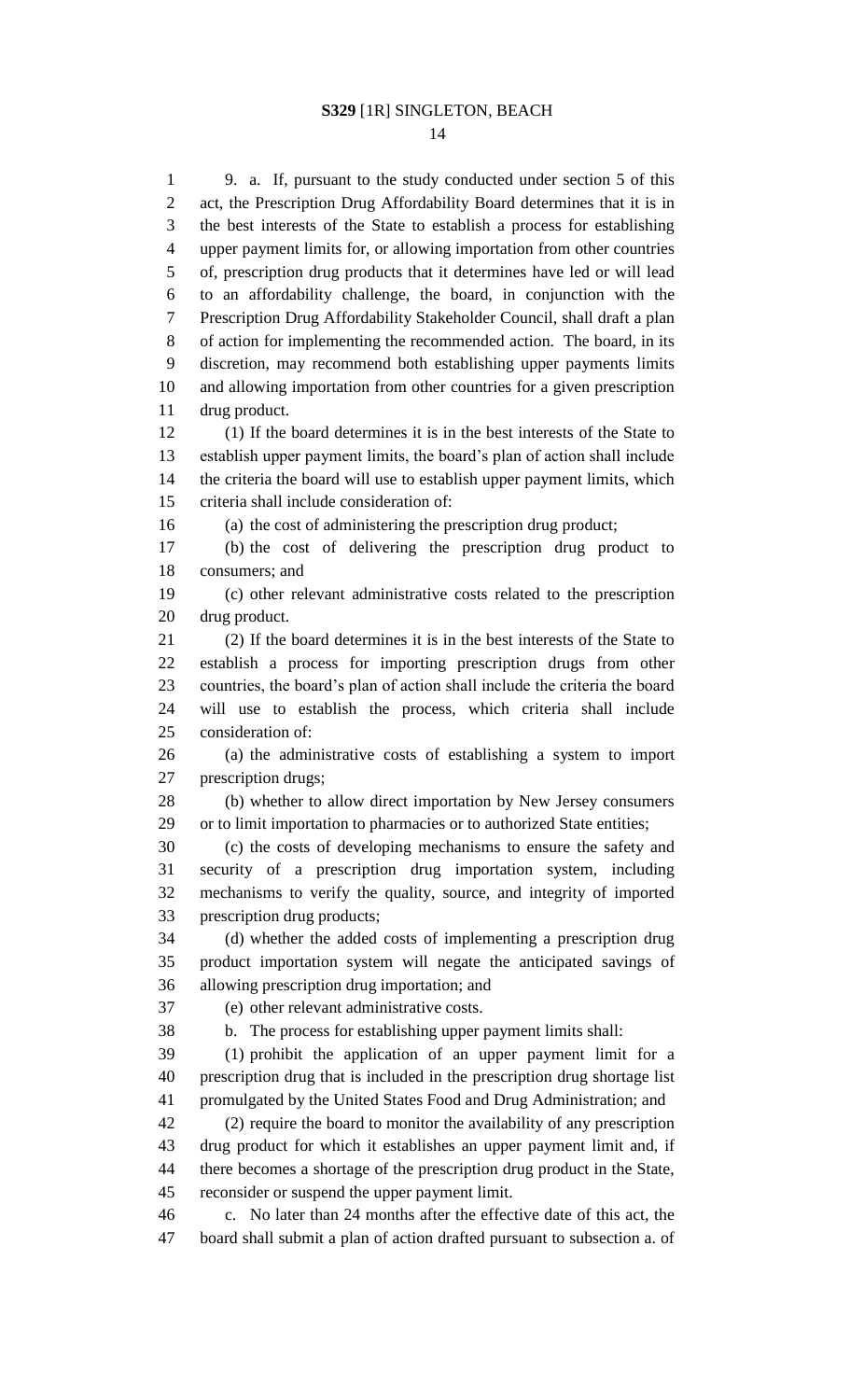this section to the Legislature for approval. The plan shall be deemed rejected unless legislation implementing the plan is adopted within 90 days after the date the plan is submitted to Legislature for approval. Legislation approving a plan submitted by the board may include modifications to the plan as submitted for approval, and in no case shall a plan be deemed rejected solely because the legislation implementing the plan makes technical or substantive changes to the plan submitted by the board. The board shall have no authority to establish upper payment limits for prescription drug products pursuant to section 10 of this act, or authorize the importation of prescription drug products from other countries, unless the board's plan of action has been approved through the adoption of implementing legislation as provided in this subsection. 10. a. Subject to the requirements of subsection c. of section 9 of this act, commencing 30 months after the effective date of this act, the Prescription Drug Affordability Board may establish upper payment limits for prescription drug products that are: (1) purchased or paid for by a unit of State or local government or an organization on behalf of a unit of State or local government; (2) paid for through a health benefit plan on behalf of a unit of State or local government; or (3) purchased or paid for by the State Medicaid or NJ FamilyCare programs. b. The upper payment limits established pursuant to subsection a. of this section shall be established for prescription drug products that have led or will lead to an affordability challenge, and shall be established in accordance with the criteria established by the board by regulation. c. The board shall monitor the availability of any prescription drug for which it establishes an upper payment limit and, if there becomes a shortage of the prescription drug product in the State, determine whether to suspend or alter the upper payment limit for that prescription drug product. d. An upper payment limit established pursuant to subsection a. of this section shall not apply to any prescription drug product included in the prescription drug shortage list maintained by the United States Food and Drug Administration. 11. a. A person aggrieved by a decision or order of the Prescription Drug Affordability Board may seek a rehearing of the decision or order to the board within 30 days after the issuance of the decision or order, or the decision or order shall become final. b. The board shall conduct a new hearing on a decision or order for which a rehearing is requested pursuant to subsection a. of this section, and make a final decision or issue a final order no later than 60 days after the rehearing is requested.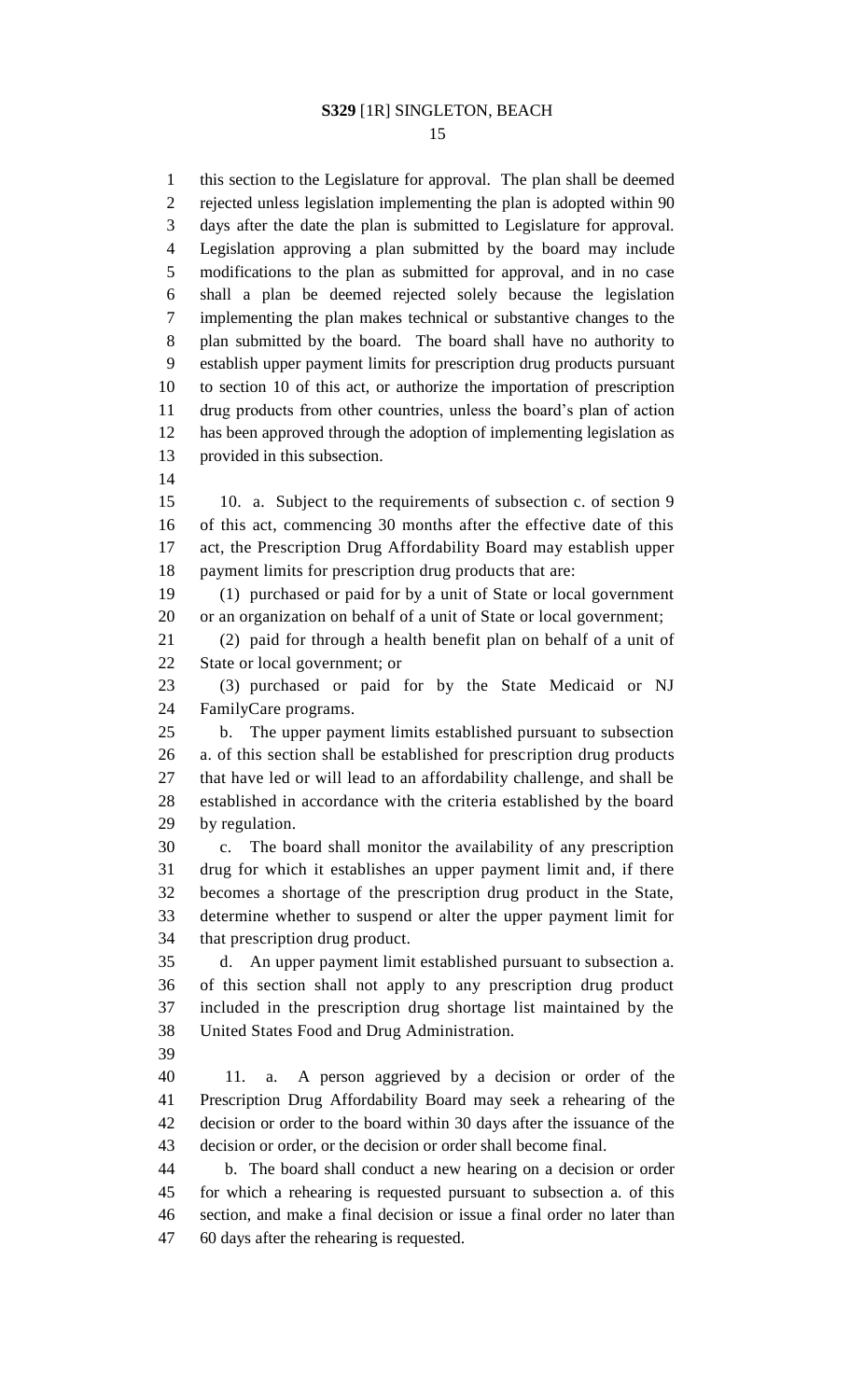c. A final decision or order of the board may be appealed to the 2 Appellate Division of the Superior Court no later than 45 days after the decision or order becomes final. The court shall have the power to grant such relief as it deems just and proper, and to make or enter an order enforcing, modifying, or setting aside, in whole or in part, the board's decision or order. The findings of fact on which a decision or order of the board is based shall be conclusive if supported by substantial evidence on the record considered as a whole. d. Filing an appeal to the Appellate Division of the Superior Court pursuant to subsection c. of this section shall not stay enforcement of a final decision or order of the board unless a stay is issued by the court upon application in accordance with the Rules of Court or by the board upon terms and conditions as it deems proper. 12. The Prescription Drug Affordability Board shall submit the following reports to the Governor and, pursuant to section 2 of P.L.1991, c.164 (C.52:14-19.1), to the Legislature: a. No later than March 31 of each year, the board shall submit a report concerning: (1) price trends for prescription drug products; (2) the number of prescription drug products that were subject to board review and the results of the review; and (3) recommendations for legislation or other action as may be necessary to make prescription drug products more affordable in the State. b. No later than 18 months after the effective date of this act, the board shall submit a report concerning the board's recommendations with regard to each policy option reviewed under the study completed pursuant to subsection a. of section 5 of this act and its recommendations for legislative, executive, and administrative action as may be appropriate. c. No later than 36 months after the effective date of this act, the board shall submit a report concerning: (1) the legality, obstacles, and benefits of establishing upper payment limits on all purchases and payor reimbursements of prescription drug products in the State; (2) recommendations as to whether the authority of the board should be expanded legislatively to allow the board to establish upper payment limits on all purchases and payor reimbursements of prescription drug products in the State; and (3) recommendations concerning the importation of prescription drug products from other countries, including recommendations for legislation as may be necessary to authorize the practice and ensure the safety, security, quality, and integrity of imported prescription drug products.